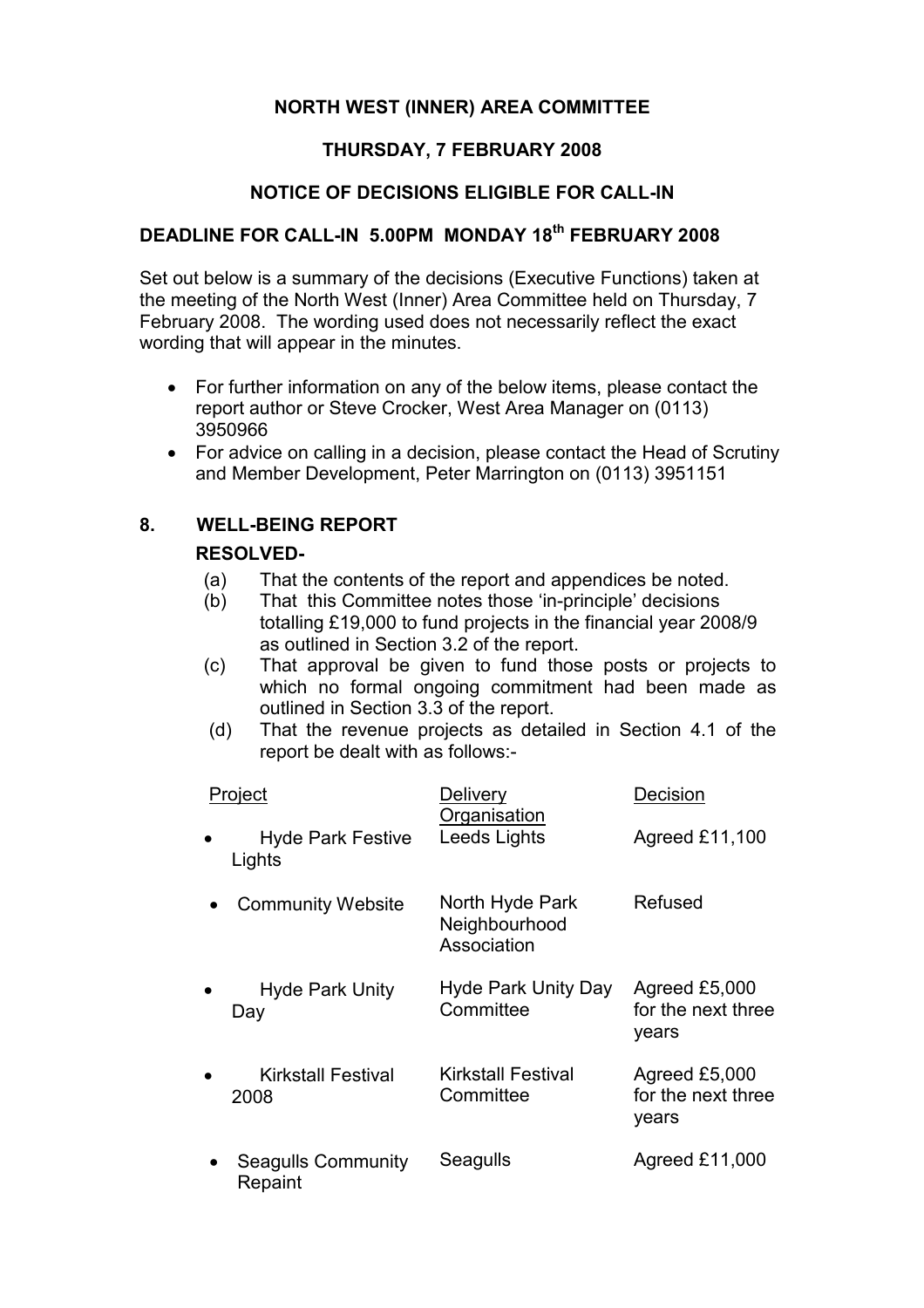|     | <b>Burley Networking</b><br>Together                                                               | Novas Scarman<br>Trust                            | Withdrawn at the<br>request of the<br>organisation        |  |  |
|-----|----------------------------------------------------------------------------------------------------|---------------------------------------------------|-----------------------------------------------------------|--|--|
|     | <b>Design Statements</b>                                                                           | <b>Planning Sub Group</b>                         | Agreed £15,000<br>as a central pot                        |  |  |
|     | A660 Cycle Lane<br>Feasibility (Phase 2)                                                           | Leeds Cycling Action<br>Group                     | Agreed £3,877                                             |  |  |
|     | Art house films at<br><b>Hyde Park</b>                                                             | <b>Hyde Park Picture</b><br>House                 | Agreed £6,000<br>for 2008/09 and<br>£4,000 for<br>2009/10 |  |  |
|     | Parish Hall Upgrade                                                                                | <b>Wrangthorn Church</b>                          | Agreed £5,000                                             |  |  |
|     | Rosebank Millennium<br><b>Green Trust</b>                                                          | Rosebank<br><b>Millennium Green</b>               | Agreed £5,000                                             |  |  |
|     | <b>Bin Yard Project</b>                                                                            | Trust<br><b>Hyde Park Source</b>                  | Agreed £6,000                                             |  |  |
|     | <b>Woodhouse Ridge</b><br>Maintenance                                                              | <b>Woodhouse Ridge</b><br><b>Action Group</b>     | Agreed £7,500<br>for 2008/09 and<br>£7,500 for<br>2009/10 |  |  |
|     | <b>Enforcement Project</b>                                                                         | <b>West Yorkshire</b><br><b>Trading Standards</b> | Agreed £2,000                                             |  |  |
| (e) | That the capital projects as detailed in Section 5.4.1 of the<br>report be dealt with as follows:- |                                                   |                                                           |  |  |
|     | <b>Project</b>                                                                                     | <b>Delivery</b>                                   | Decision                                                  |  |  |
|     | Al-Haqq<br>Supplementary<br>School-Refurbishment<br>and Alterations                                | <b>Organisation</b><br>Al-Haqq Education<br>Trust | Refused                                                   |  |  |
|     | <b>Woodsley Road</b><br>Environmental<br>Improvements                                              | Highways                                          | Agreed<br>£40,000                                         |  |  |
|     | <b>Festival Light Design</b><br>Project                                                            | Leeds Lights                                      | Agreed £3,100                                             |  |  |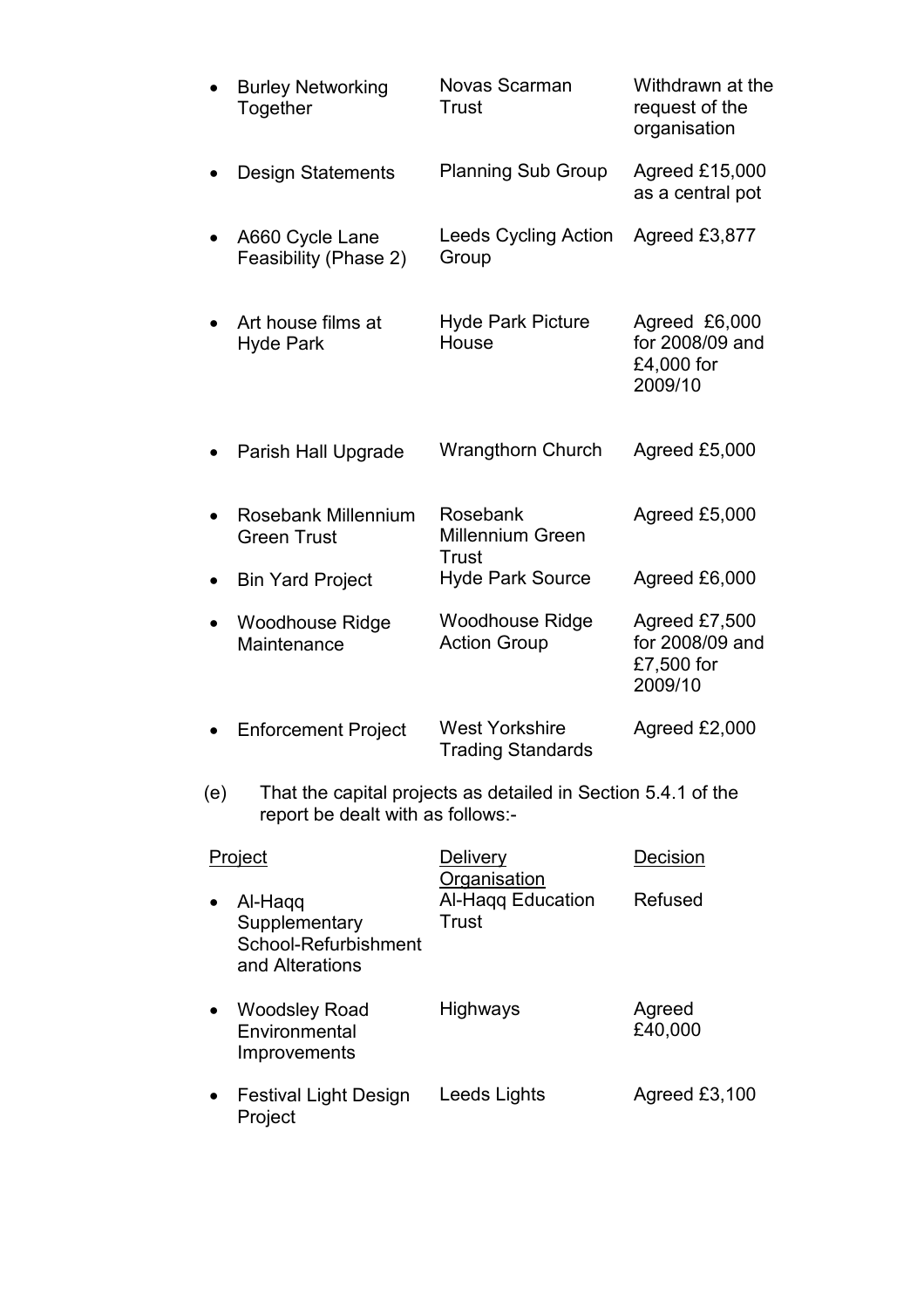| <b>Access Ramp</b>                                     | <b>Hyde Park Picture</b><br>House         | Agreed £5,000<br>(E2, 500)<br>Headingley and<br>£2,500 central<br>budget)                                         |
|--------------------------------------------------------|-------------------------------------------|-------------------------------------------------------------------------------------------------------------------|
| <b>Becketts Park Play</b><br>Area                      | Parks and<br>Countryside                  | Agreed in<br>principle,<br>pending ward<br>Member<br>discussion &<br>consideration to<br>any capital<br>overspend |
| Spen Road/North<br>Parade Railings                     | <b>West Park Residents</b><br>Association | Agreed £3,135                                                                                                     |
| Replacement<br><b>Yorkshire Stone</b><br>Paving        | Streetscene Sub-<br>Group                 | Agreed £10,000<br>central budget,                                                                                 |
| Grass Verge and<br>Pathway<br><b>Improvements Fund</b> | Streetscene Sub-<br>Group                 | Agreed £10,000<br>central budget                                                                                  |

(f) That a report on city–wide Section 106 monies be submitted to a future Area Committee meeting for consideration.

#### 9. FORUM AND SUB GROUP UPDATE REPORT

#### RESOLVED-

- (a) That the contents of the report and appendices be noted.
- (b) That this Committee agrees to the request from the Planning Sub Group to give support in asserting the importance of sustainable transport modes, other than the private car.

## 10. AREA MANAGER'S REPORT

#### RESOLVED-

That the contents of the report and the updates provided be noted.

### 11. SHARED HOUSING ACTION PLAN FOR 2008

#### RESOLVED-

That the contents of the report and appendices be noted and welcomed.

## 12. HOUSING STRATEGY REPORT

#### RESOLVED-

(a) That the contents of the report and appendices be noted and